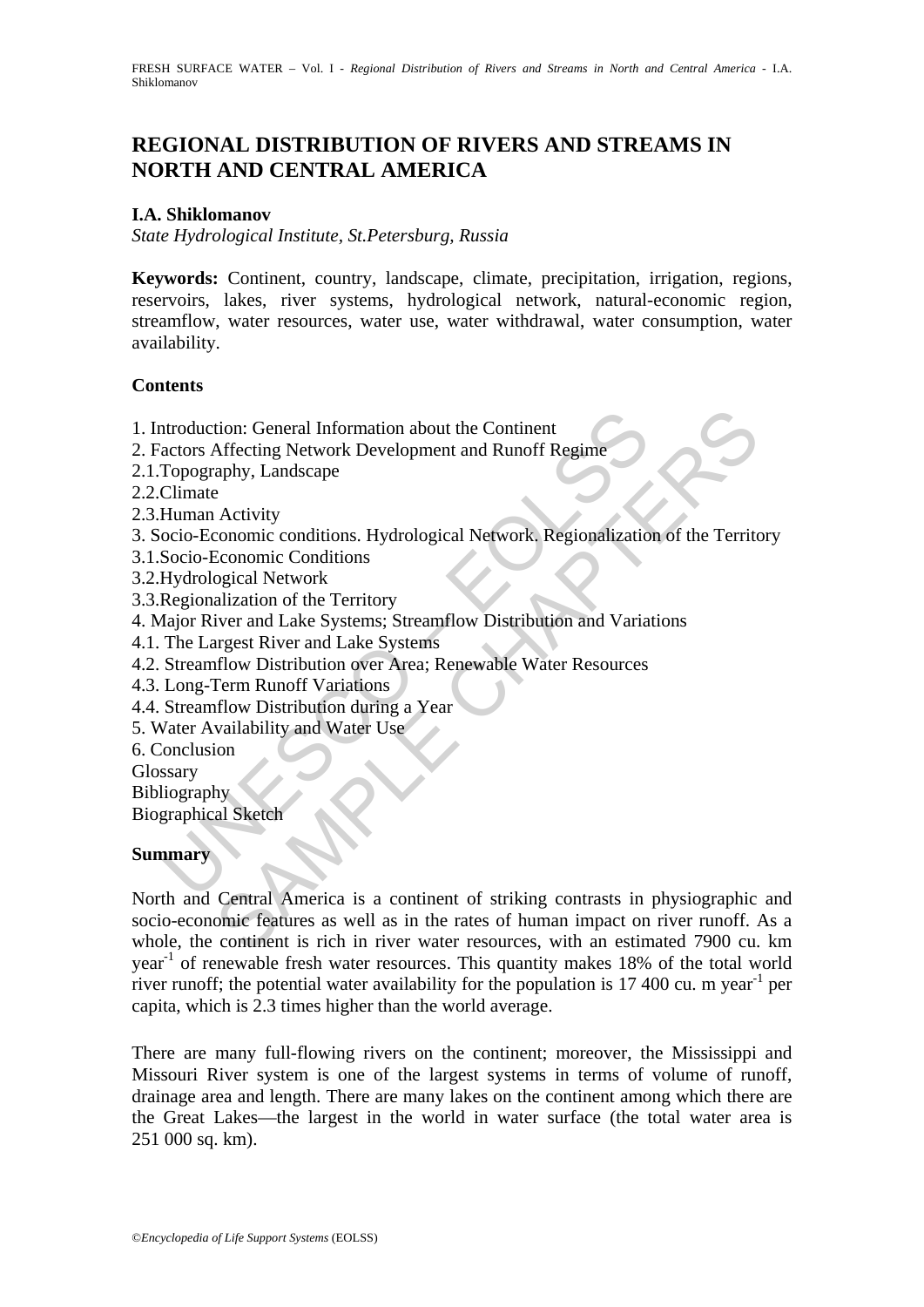A specific feature of the continent is the extremely uneven water resources distribution, which is not coincidental with the distribution of population and economy, i.e. with fresh water demands. According to physiographic (natural) and economic conditions, the continent can be subdivided into three regions; Northern region, including Canada and Alaska; Central region (USA without Alaska) and Southern region, including Central America and the islands of the Caribbean.

About 63% of the river water resources of the continent and 8% of the total water use fall within the Northern region. In the Southern region these values equal about 14% and 19%, respectively, and in the Central region – 23% and 73%.

If we consider the water availability for the population needs in the three regions, we see that at present it is 27 times higher in the Northern region than in the Southern and Central regions. This difference will increase, in the Southern region in particular, where population growth is very high.

The objectives of further studies in the field of water resources are a more detailed study of river runoff formation and its use in the extreme north and south of the continent, more reliable assessment and prediction of water use in the future, investigation of the effect of global warming on water resources and water availability, and development of various measures for adaptation to possible unfavorable results.

## **1. Introduction: General Information about the Continent**

tral regions. This difference will increase, in the Southern re<br>re population growth is very high.<br>objectives of further studies in the field of water resources are a r<br>iver runoff formation and its use in the extreme nort gions. This difference will increase, in the Southern region in particulation growth is very high.<br>
wes of further studies in the field of water resources are a more detailed some formation and its use in the extreme nort North and Central America is the third largest continent (after Eurasia and Africa). It occupies 24.2 million sq. km together with the adjacent islands. The largest islands adjacent to it are: Greenland (2.2 million sq. km), Canadian Arctic Islands (1.3 million sq. km), the Great Antilles (210 000 sq. km), and Aleutian Islands, Newfoundland (110 000 sq. km). The Lesser Antilles, the Bahamas and the Bermudas, and a number of other small islands are also referred to North America. The total area of all the islands is about 4.1 million sq. km.

The continent of North and Central America stretches for 7500 km from the Arctic to the tropics and for 6400 km from west to east like a giant triangle. Its northern extremity, i.e. the north extremity of Greenland is at 83°NL being the most northern point of land in the world; the most southern point (at 7°12′NL) is on the Isthmus of Panama connecting North and South America.

There are more than 20 countries on the territory of North and Central America; they greatly differ in climate, socio-economic and political situation, area and population size. Ten countries occupy the mainland continent, and the other countries occupy islands, mainly in the Caribbean. Canada (9976 sq. km), the USA (9363 sq. km) and Mexico (1973 sq. km) are the largest countries.

There are four more countries with an area of more than 100 sq. km: Nicaragua (130), Honduras (112), Cuba (111) and Guatemala (109). The other countries occupy much smaller areas. A specific place is occupied by the large territory of Greenland, under the protection of Denmark.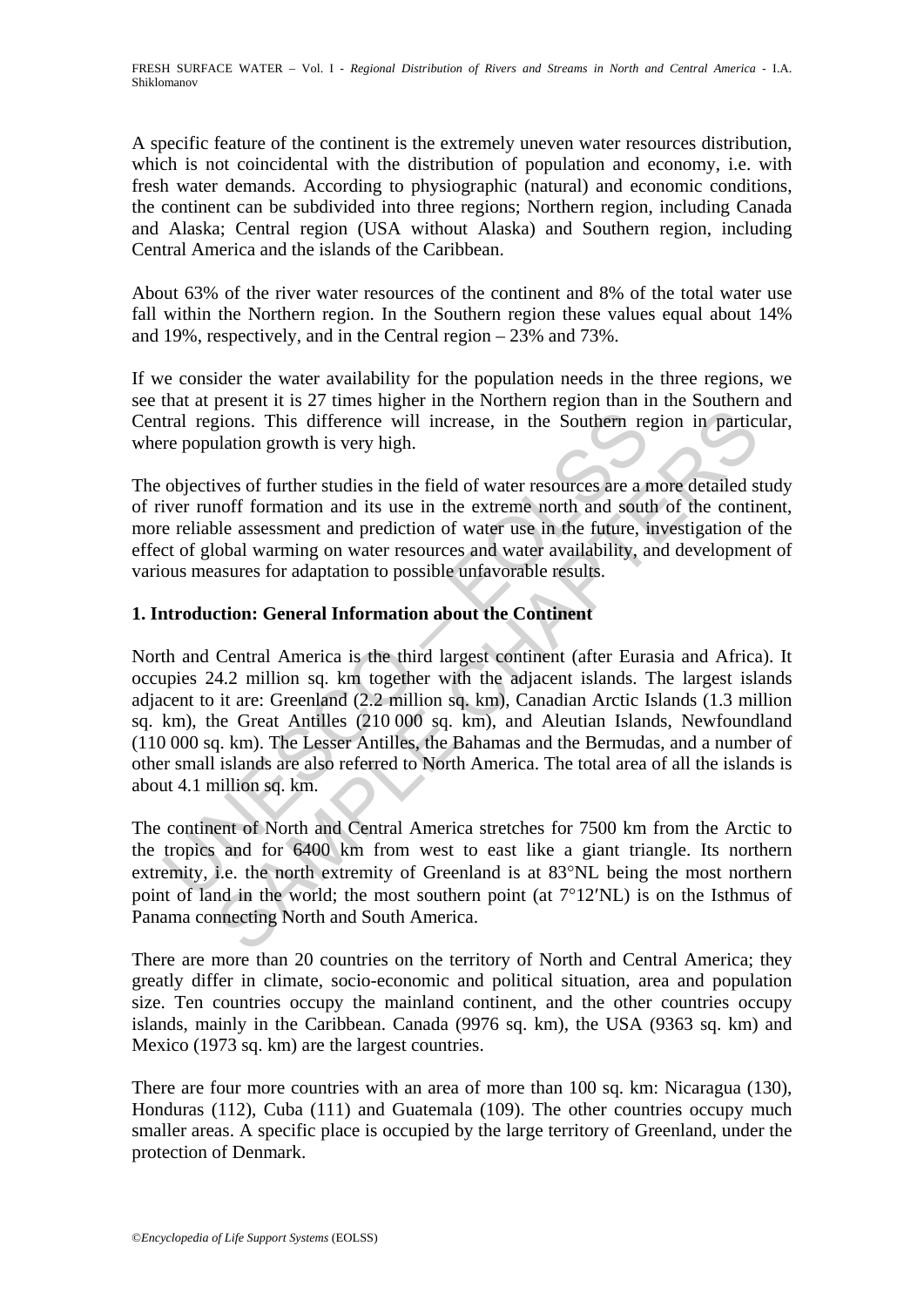In 1995 the population of the continent was 453 million. More than a half of the population, about 262 million, inhabited USA; 28 million lived in Canada, 95 million in Mexico, and the remaining 68 million lived in the other countries of Central America.

The continent. Conversely the warm Gulf of Mexico is a sou sture. This explains great differences in the climate conditions of sates sture. This explains great differences in the climate conditions of and two subtropical i ment Conversely the warm Gulf of Mexico is a source of a heat<br>thiennt. Conversely the warm Gulf of Mexico is a source of a heat<br>This explains great differences in the climate conditions of the continent<br>This explains great The physiographic features of North and Central America are variable, which is explained by its geographic situation, configuration and the complex composition of its surface. The shoreline of the continent is indented by numerous bays, gulfs and peninsulas. The largest peninsulas, Labrador, Alaska, Baja California, Yucatan, Florida, etc. project far into the ocean. The coasts of the continent are separated by Hudson Bay in the north and by the Gulf of Mexico in the south; these extend deep into the continent and greatly affect its physiography. Hudson Bay is closely connected with the Arctic Ocean; the water temperature there does not exceed 10 °C; ice events are observed in Hudson Bay most of the year and it serves as a kind of refrigerator for the inland regions of the continent. Conversely the warm Gulf of Mexico is a source of a heat and moisture. This explains great differences in the climate conditions of the continent; the climate varies from sub-Arctic in the north to subtropical in the south. Canada and Alaska (USA) are in the zone of temperate and sub-Arctic climates; USA – in temperate and subtropic climates; Mexico and the countries of Central America are in the zone of subtropical and tropical climates.

The North American continent is very rich in natural resources. There are vast fertile areas with climate favorable for agriculture, abundant water resources with large river and lake systems, large mineral deposits, and vast woodlands with precious timber.

## **2. Factors Affecting Network Development and Runoff Regime**

### **2.4. Topography, Landscape**

The river network in North and Central America, just as on other continents, is closely connected with climate, soils and plants, as well as with human activities to a great extent.

North and Central America is characterized by variable topography, though in general (e.g. if compared with Eurasia) the relief is less elevated: plain areas occupy double the area of mountainous terrain. Mountains extend along the entire west coast whereas the central and eastern parts of the continent are plains and lowlands, except for the (not very high) Appalachians.

Physiographic zones of the continent and types of landscapes representing geographic complexes of similar origin and relief, and formed under conditions of similar climates, soil types and plants are given in Figure 1.

The northeastern part of the continent is occupied by the Laurentian Shield, its contemporary relief was formed by the glaciation during the Quaternary period; hills alternate with numerous lakes connected with the ocean by a dense but poorly developed river network. In some places of the Laurentian Shield lakes occupy 50 to 60% of the area. The permafrost zone occupies almost all the north part of the shield. Along with tundra, taiga landscapes are widespread (see Figure1).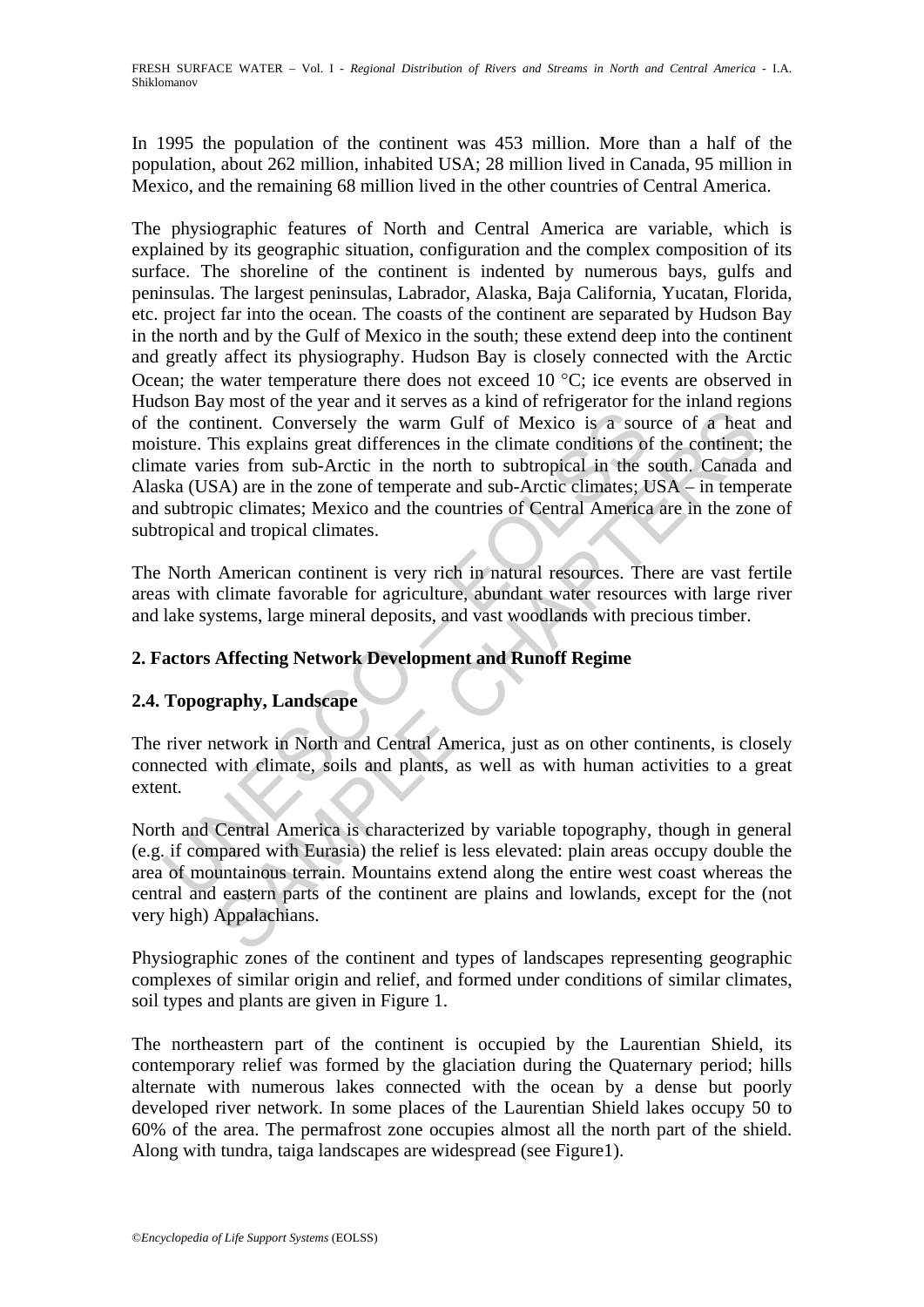FRESH SURFACE WATER – Vol. I - *Regional Distribution of Rivers and Streams in North and Central America* - I.A. Shiklomanov

Southward and westward of the Laurentian Shield there is a very large plain; its surface tends to a gradual rise in the direction of the Cordilleras and Appalachians and to a gradual fall to the Gulf of Mexico. The vast area between the Cordilleras and Appalachians is usually subdivided into three physiographic regions, i.e. Central Valley, Great Plains and Coastal Plains, the latter consisting of Gulf Plain and Atlantic Coastal Plain. The largest river systems of the continent—Mississippi and Missouri, St.Lawrence and Mackenzie rivers—have been developed on large plains.



Figure1. Types of landscapes and physiographic zones of North and Central America.

The Central Valley extends southward from the Laurentian Shield. In its north, the Central Valley has evident marks of glaciation with typical shapes of glacial and lakeglacial relief; the Great Lakes (the world largest lake system) are found here. Predominant elevations of 150-500 m high, the types of natural landscapes alternate from taiga and subtaiga in the north to broad-leaved forests and forest-steppes in the center and subtropics in the south. Intensive cultivation of the territory stimulated development of urban landscapes, especially in the coastal areas of the Great Lakes.

To the west of the Central Valley there are the Great Plains, located on the next elevated step; the Great Plains extend along the entire east slope of the Cordilleras as a wide stripe. In fact, it is a system of plateaus divided by ledges gradually rising towards the Cordilleras, with the ledges distributed at elevations up to 1500 m. Here, the surface of the Great Plains is cut by numerous streams rising in the mountains. In general,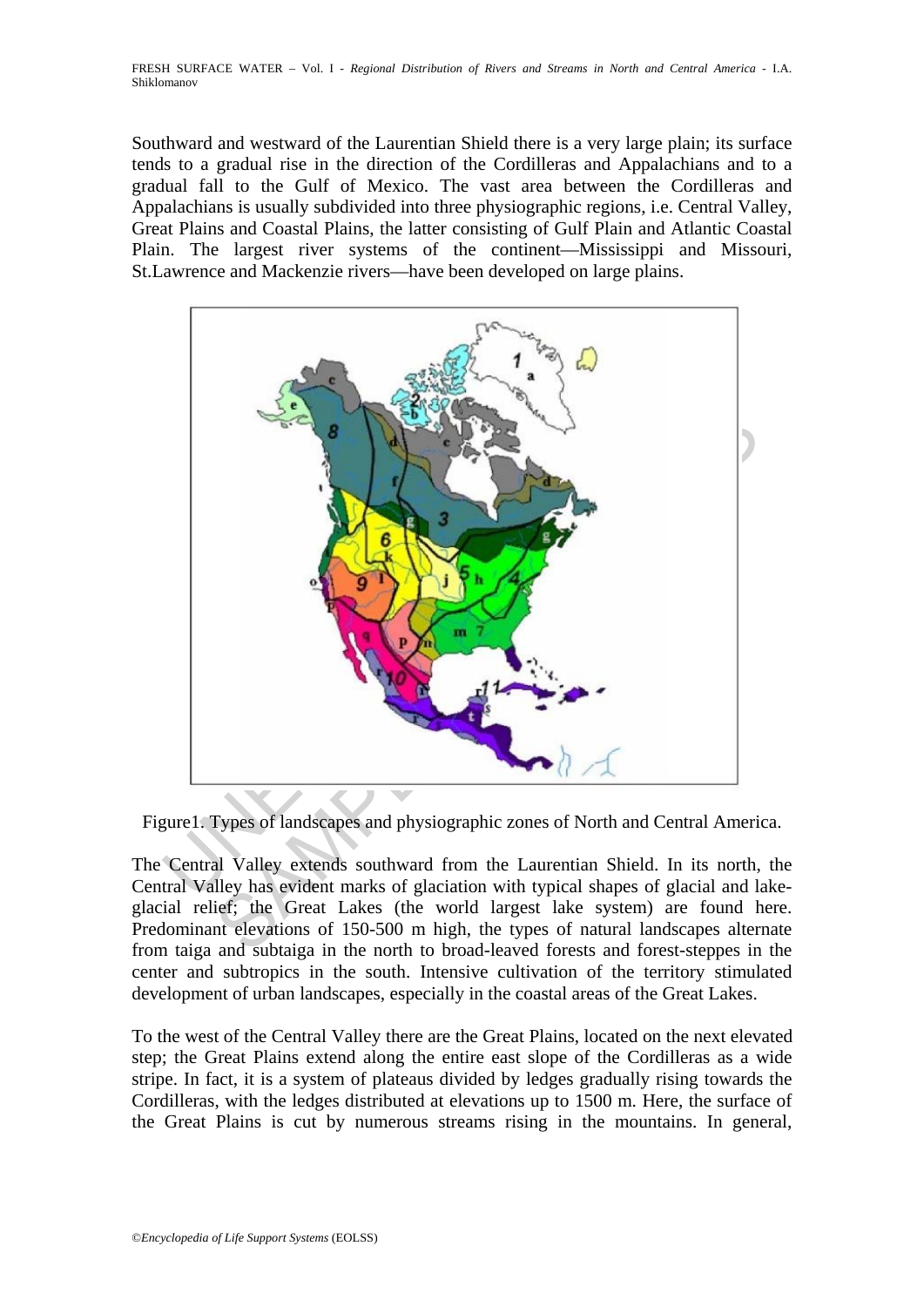however, the surface of the Great Plains is flat—steppes prevail. In the north foreststeppe and taiga landscapes are predominant.

The coastal plains, i.e. Gulf Plain and Atlantic Coastal Plain are flat; the coastal areas being severely marsh-ridden. A number of flat horizontal terraces gradually drop to the ocean water level. These terraces are intersected by numerous rivers flowing down the Central Valley, Great Plains, Cordilleras and Appalachians. South forest types of landscapes depend on the humid subtropical climate here. Westward, the forests are replaced by forest-steppes and steppes; forest tropical landscapes are observed in the extreme south of Florida (see Figure 1).

The geology and topography of the eastern part of the continent are closely associated with the Appalachians formation. The Appalachians are characterized by forest landscapes of boreal, subboreal and subtropical types presented by the appropriate altitudinal belts.

The Cordilleras (the major mountain system of North America) occupy the western part of the continent. It is one of the world's largest mountain systems because it extends into South America. Its length is about 7000 km, the width varying from 800 km (in Canada) to 1600 km (in USA).

Scapes of boreal, subboreal and subtropical types presented budinal belts.<br>
Cordilleras (the major mountain system of North America) occup<br>
continent. It is one of the world's largest mountain systems<br>
South America. Its l of boreal, subboreal and subtropical types presented by the approp-<br>belts.<br>
leras (the major mountain system of North America) occupy the western<br>
inent. It is one of the world's largest mountain systems because it ext<br>
Am The Cordilleras mountain system is usually subdivided into several reaches corresponding to appropriate physiographic zones: North Cordilleras, Central Cordilleras, Mexican Plateau and Central America. The Cordilleras consist of three longitudinal orographic belts almost all over their length, i.e. East belt, or Rocky Mountains, West belt or Pacific range and Inner belt. Each belt consists of a number of mountain ridges and plateaus.

The West or Pacific range contains the highest ridges; Mount McKinley (6193 m) is the highest point of the Alaska Range.

The Inner Belt forms several plateaus, i.e. Yukon Plateau and Fraser Plateau in the North Cordilleras, and the Columbia and Colorado Plateaus and Great Basin in the Central Cordilleras.

The upper reaches of many river systems of the continent rise in the North and Central Cordilleras (the Yukon River, Peace River- Mackenzie, Fraser, Missouri, Columbia and Colorado rivers). The Columbia River, one of the largest rivers in North America, flows along the Columbia Plateau and forms, together with its tributaries, a system of canyons to 1 km deep. But one of the world's deepest gorges is formed by the Colorado River. This is the Grand Canyon, 320 km long and 1800 m deep, cut but the vertical river erosion through the multicolored strata of mountain rocks in the middle reaches of the Colorado River.

The Mexican Plateau is a continuation of the Central Cordilleras where the Coast Range forms the California Peninsula. In the north of the Mexican Plateau streams are temporary and shallow; in the south the rivers are full-flowing, with many lakes. The climate of the inner part of the Plateau is extremely dry, tropical deserts prevail.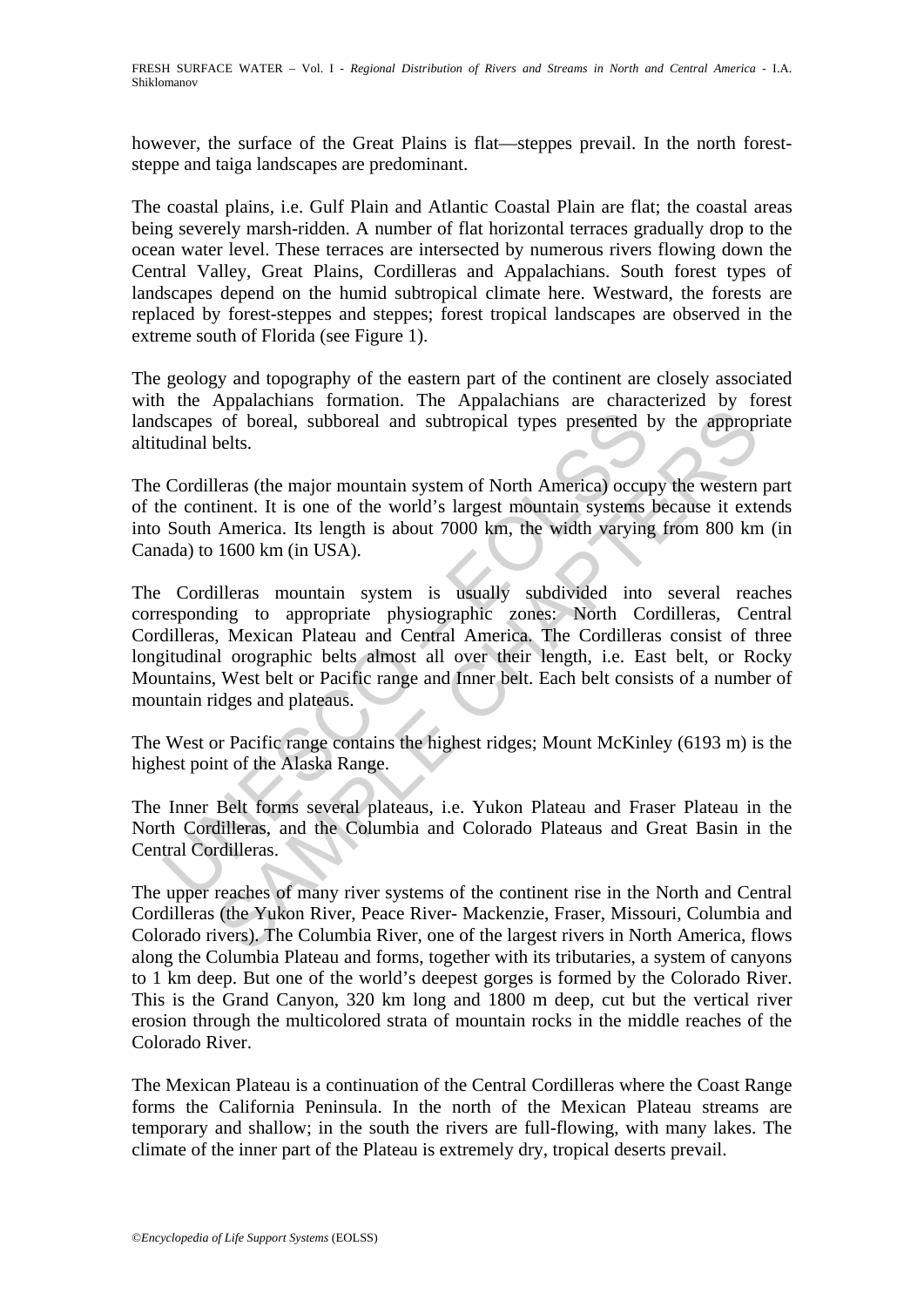The Antilles and the Isthmus (a continuation of the Cordilleras) connecting North and South America, are included into Central America. The relief of Central America is very complex. Dozens of volcanic cones extend almost as a continuous chain from the frontier of Mexico and Guatemala to Panama. Landscapes are quite variable, i.e. savannas occupy plains, there are savannas in mountains depending on the slope exposure, intermittent wet and permanent wet tropical and subtropical forests occur. The rivers here are small, but numerous and full-flowing.

### **2.5.Climate**

Climate characteristics, precipitation and air temperature in particular, are basic factors determining river network density, distribution of rivers over the area, runoff regime by month and season, and extreme values. North and Central America, extending from 80°N to 7°S covers almost all climate belts from the Arctic to subequatorial areas. The amount of heat coming from solar radiation tends to be higher from north to south. Air temperatures tend to be higher in the south, and the nature of the atmospheric circulation, annual total precipitation and precipitation regime are subject to change.

Mean annual precipitation on the continent is about 800 mm; areal precipitation changes are extremely great, i.e. from 30 to 50 mm in Death Valley (Great Basin) and in Baja California, to 6000 to 7000 mm in the mountains of the Central American Isthmus. The east coast and most of the west coast are characterized by precipitation above 1500 mm; almost everywhere in Central America precipitation exceeds 2500 mm.

Air masses from the Pacific, the Caribbean Sea and the Gulf of Mexico are the main sources of moisture for the continent. A stable western mass transport is typical of most of the continent, except extreme northern and southern areas, where a meridianal air mass transfer prevails.

ution of heat coming from solar radiation tends to be higher from<br>peratures tend to be higher in the south, and the nature of<br>ulation, annual total precipitation and precipitation regime are sub<br>an annual precipitation on beat coming from solar radiation tends to be higher from north to south.<br>
heat coming from solar radiation tends to be higher from north to south.<br>
heat coming from solar radiation tends to be higher from north to south,<br> The complex relief of North America explains the range of effect of air masses of different origin. High ridges of the Cordilleras restrict the transport of wet air masses from the Pacific to the central part of the continent; most of the precipitation falls onto the windward slopes (3500 to 4000 mm). Eastward, without any large orographic obstacles, warm humid air masses from the Caribbean Sea and from the Gulf of Mexico penetrate far into the continent. Cold and dry air masses from the Arctic do not meet any such obstacles either and extend far southward to the inner plains, thus contributing to precipitation falls and lower air temperatures for most of the year.

Specific features of the atmospheric circulation are observed during the year, with slight changes during the seasons. In winter, two areas may be selected as anomalous in terms of thermal regime, i.e. a warm northwestern area and a cold northeastern area. Continuous west winds during this time provide warm and rainy weather on the Pacific coast. Even in January the air temperature on most of the western Canadian coast is about  $0^{\circ}$ C. Eastward, the sea air is transformed into continental, and winter in the inner plateaus of the Cordilleras is frosty and dry.

The northeastern area is characterized by cold winter temperatures from -9 °C (mean air temperature of January) in the Great Lakes area to -24  $^{\circ}$ C to -32  $^{\circ}$ C in the north of the Labrador Peninsula, due to severe and cold winds from the Arctic region.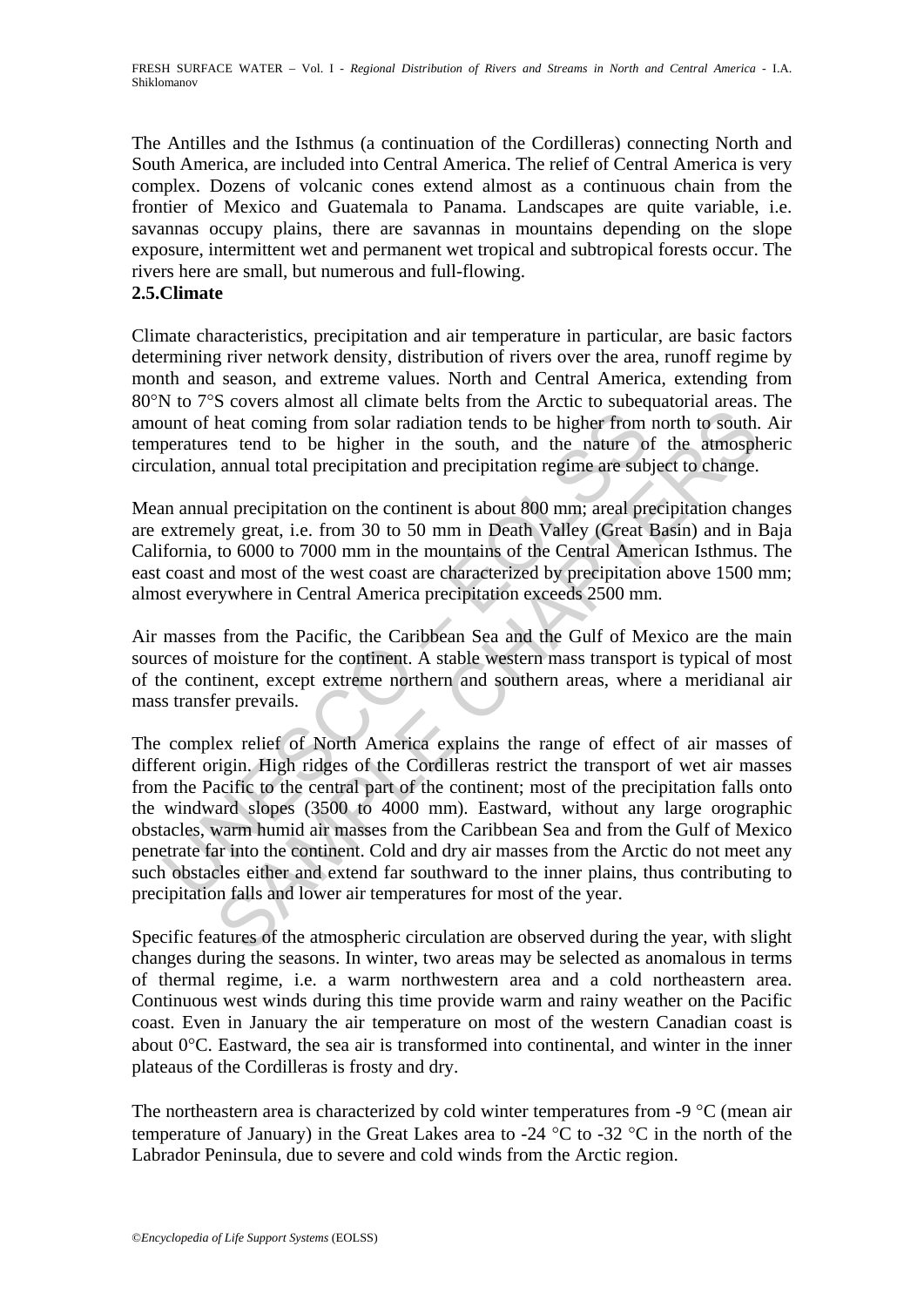Air masses from the Atlantic, transporting not only heat but moisture too, produce a warming effect on the Atlantic coast of USA.

On the northeast part of the Appalachians the snow cover depths late in winter may be 1.5 to 2.0 m. A deep snow cover occurs in Canada, north of the Great Lakes, but it tends to be thinner with increasing distance from the Atlantic coast.

In the Central Valley, which is accessible for Arctic and tropical air masses, the winter weather is quite variable. Severe frosts alternate with frequent thaws; moreover, soils are often subject to a deep freeze-up because of the thin snow cover.

To the south of 30°N, trade winds and dry monsoons from the continent prevail in winter; winter is sunny, dry and warm here.

The air temperature in January varies from  $+8$  °C (north Mexico) to  $+24$  °C in the countries of Central America.

In summer the weather is hot on most of the continent; in the east it is hot and rainy. The arctic region is an exception; cold air masses from the Arctic prevail here, low air temperatures are also typical of the northwest areas of the continent.

Low precipitation in summer is a characteristic feature for most of the western part of the continent. The major air mass transport in summer occurs from northwest. This air is cool with some moisture.

Only in southern Alaska and in British Columbia (Canada) where the air masses move perpendicular to the mountain ridge, are abundant rainfalls and snowfalls observed.

In California the hot summer with some rains is affected by dry trade winds. As the distance from the Pacific coast increases, the climate becomes more continental and dry.

are temperature in January varies from +8 °C (north Mexico)<br>atries of Central America.<br>ummer the weather is hot on most of the continent; in the east<br>arctic region is an exception; cold air masses from the Arctic p<br>peratur net assamly, all, all mains inct.<br>
The weather is January varies from +8 °C (north Mexico) to +24 °C in<br>
f Central America.<br>
the weather is hot on most of the continent; in the east it is hot and ra<br>
region is an exception In the hollows of the Great Basin and in southwestern USA air temperatures in summer rise to almost the highest ever observed on the Earth. But in mountains the air temperatures tend to fall rapidly. Vast areas of the Rocky Mountains, Sierra Nevada, Colorado Plateau and eastern ridges of the Great Basin in fact have optimal heat conditions in summer.

Southward of 30°N the summer is hot and humid. Here Pacific trade winds meet humid air masses from the Atlantic and a tropical front is formed, accompanied by much precipitation.

In the southeast of the continent and on the adjacent islands the summer weather is warm with abundant rainfalls caused by wet monsoons. In summer and in autumn tropical cyclones are observed resulting in high precipitation and damage.

 In the Central Valley and Great Plains precipitation in summer displays a sudden decrease from east to west. In general, precipitation on the plains of the continent is quite sufficient to form a relatively dense river network.